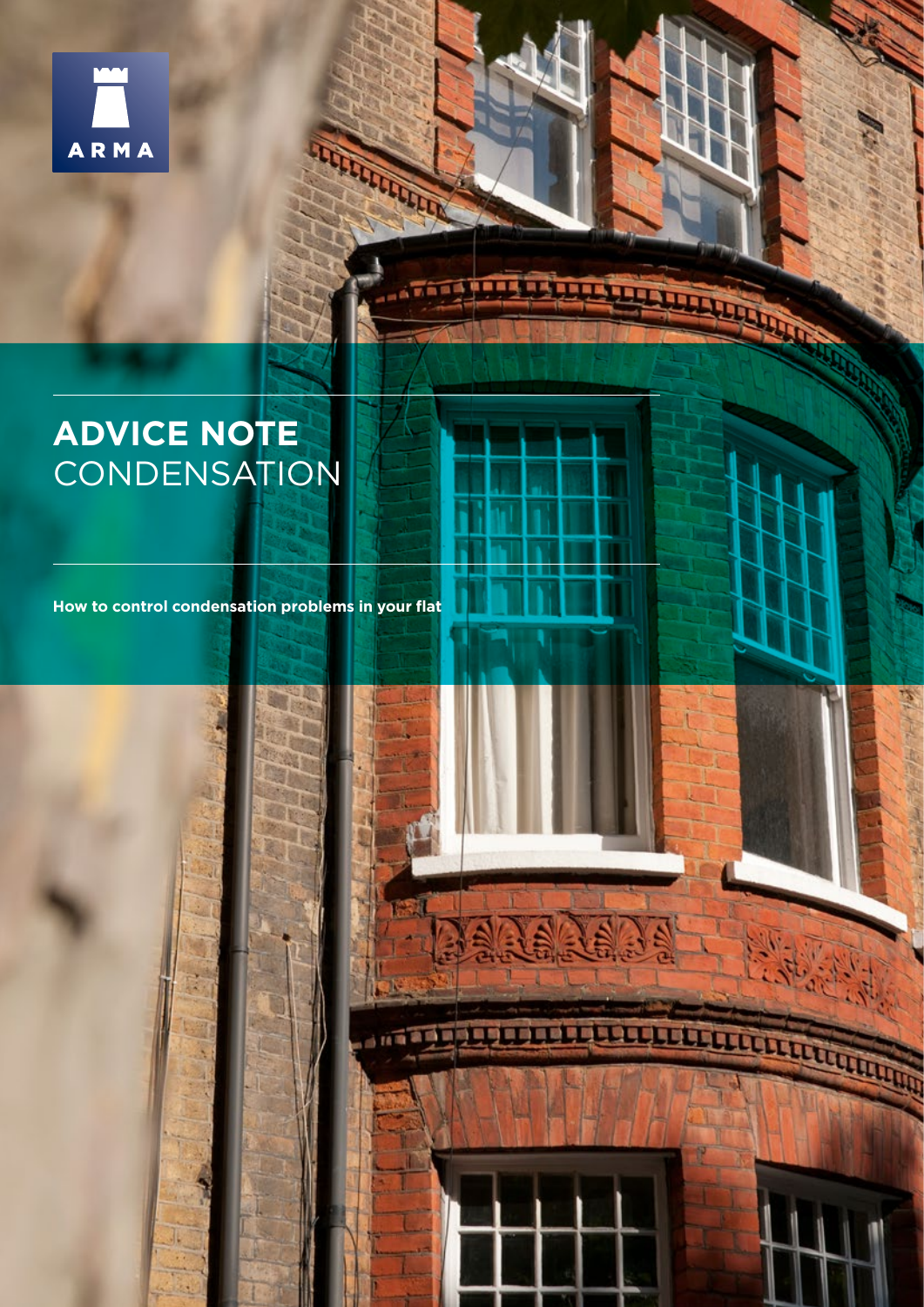### **CONTENTS**

#### **Note:**

As the leading trade body for residential leasehold management, ARMA is also an important resource for leaseholders. Our Advice Notes cover a range of topics on the leasehold system to help leaseholders understand their rights and responsibilities and ultimately get the most out of living in their flat.

|    | <b>Summary</b>                      |
|----|-------------------------------------|
|    | What is condensation?               |
| ิค | <b>Ways to control condensation</b> |
|    | <b>Further information</b>          |
|    |                                     |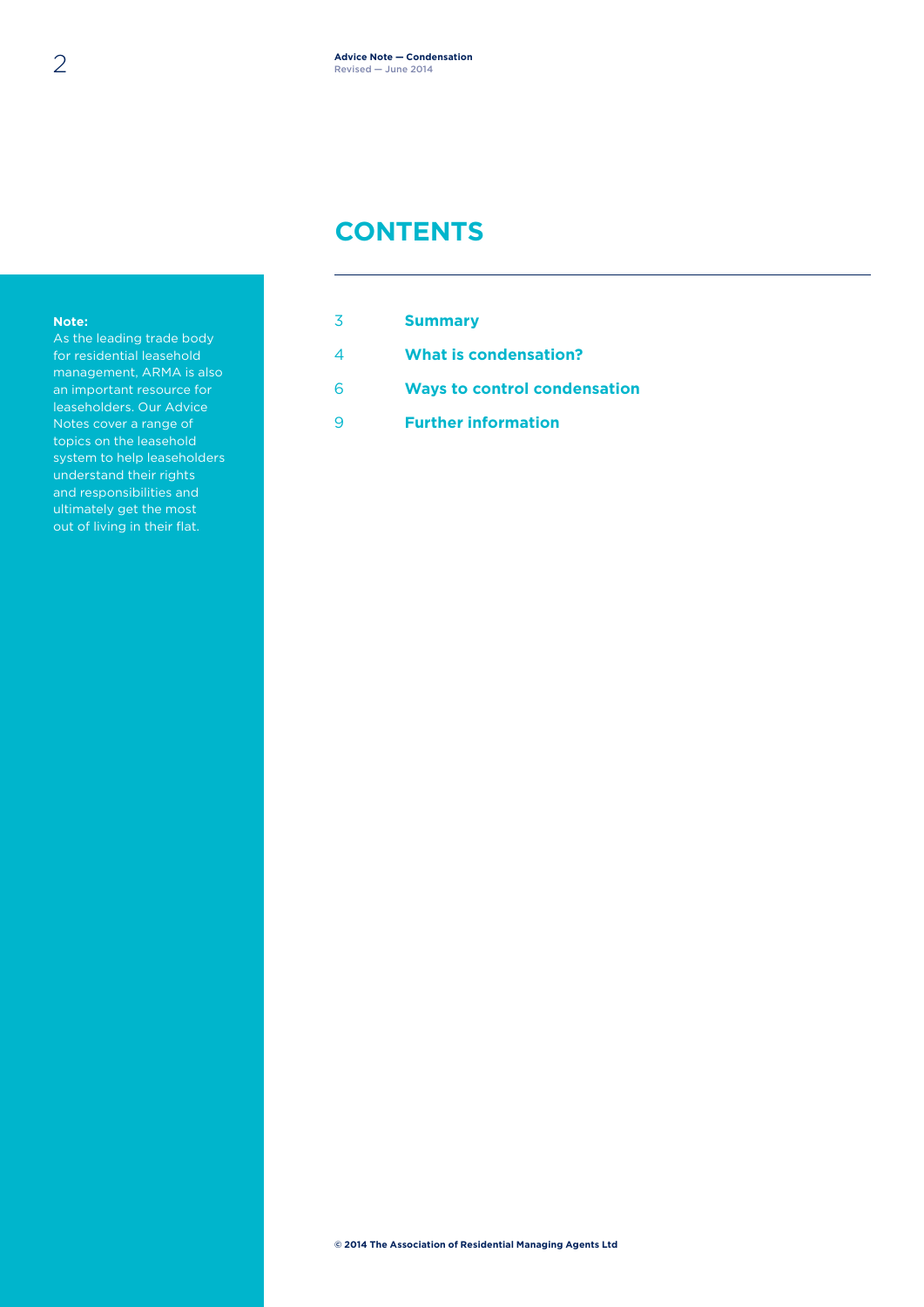### **SUMMARY**

Condensation can cause real problems if left uncontrolled. Apart from running water on the inside of windows and walls, it can also lead to mould forming, decaying window frames and damage to fixtures and fittings.

In this Advice Note, we'll take a look at some of the things you can do to combat condensation in your flat.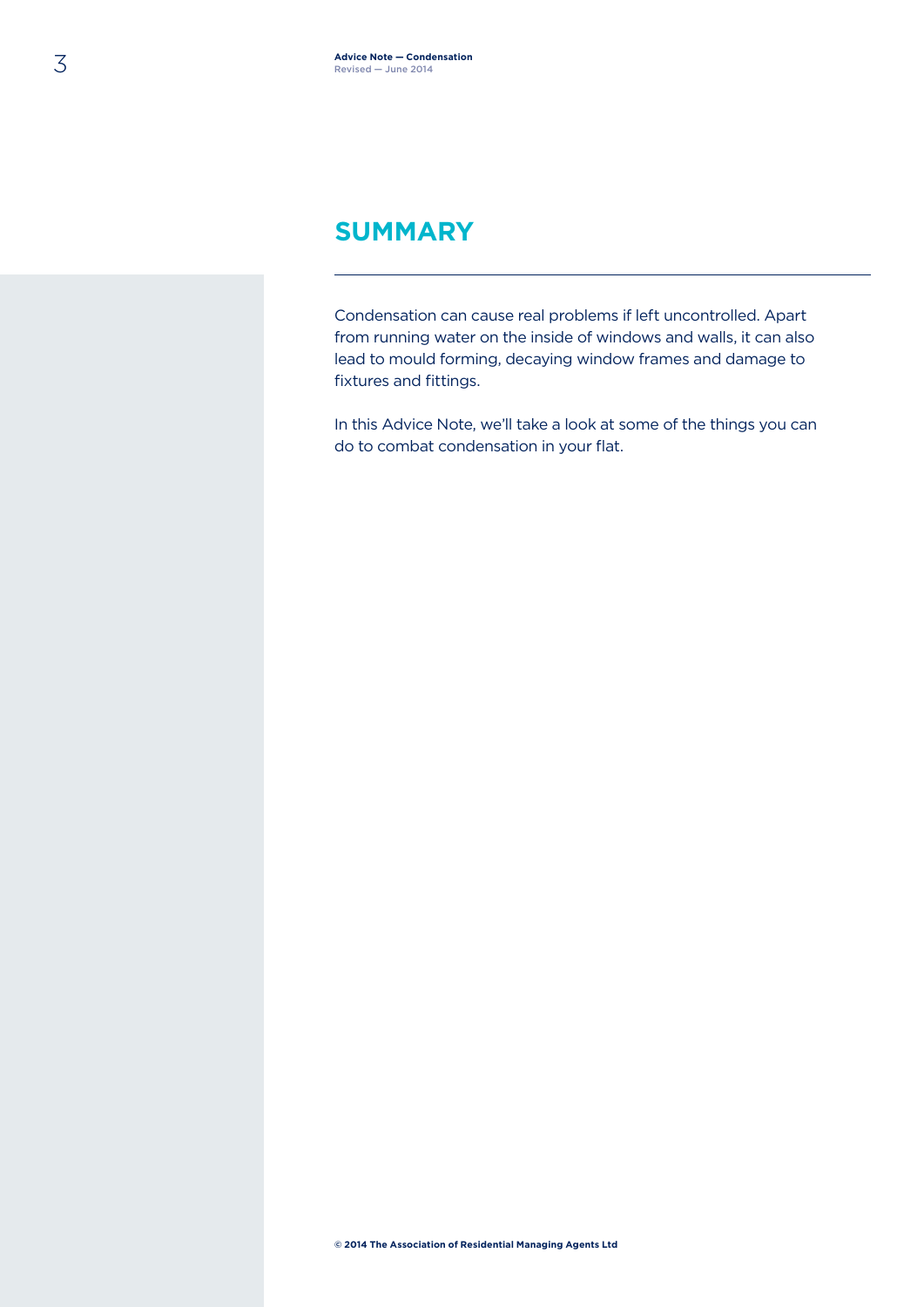## **WHAT IS CONDENSATION?**

The air naturally contains water vapour. The amount of moisture it can hold is determined by its temperature — warm air holds more water than cold air.

Condensation occurs when warm, moist air comes into contact with a cooler surface. The drop in temperature means it can no longer hold on to the same amount of moisture it was retaining, and the water is released onto the cooler surface.

Condensation can occur naturally as a result of changes in temperature or artificially by the actions of humans. In Britain it's often a winter problem, usually caused when warm moist air generated in living areas comes into contact with colder parts of the building.

For condensation to form, the air must contain moisture. Water vapour can come from a number of sources within a home and it's produced in relatively large quantities from normal everyday activities. A five-person household for example produces about 10 kg of airborne water each day:

- Breathing (asleep) 0.3 kg
- Breathing (awake) 0.85 kg
- Cooking 3.0 kg
- Personal washing 1.0 kg
- Washing and drying clothes 5.5 kg
- Heating especially paraffin and flueless gas heaters. For every litre of paraffin burnt, over one litre of moisture vaporises into the air. Even carbon fuel produces some water from combustion (1 kg of vapour equates to about 1 litre).

Moisture can also be drawn from the structure of the building into the internal air — from below the floor or through the walls and ceilings. Buildings often lack sufficient airbricks to allow adequate ventilation.

Condensation is often made worse by keeping the moist air in the property. In certain areas of a home, usually in bathrooms and kitchens, the warmer air contains a lot more moisture than other parts of the building.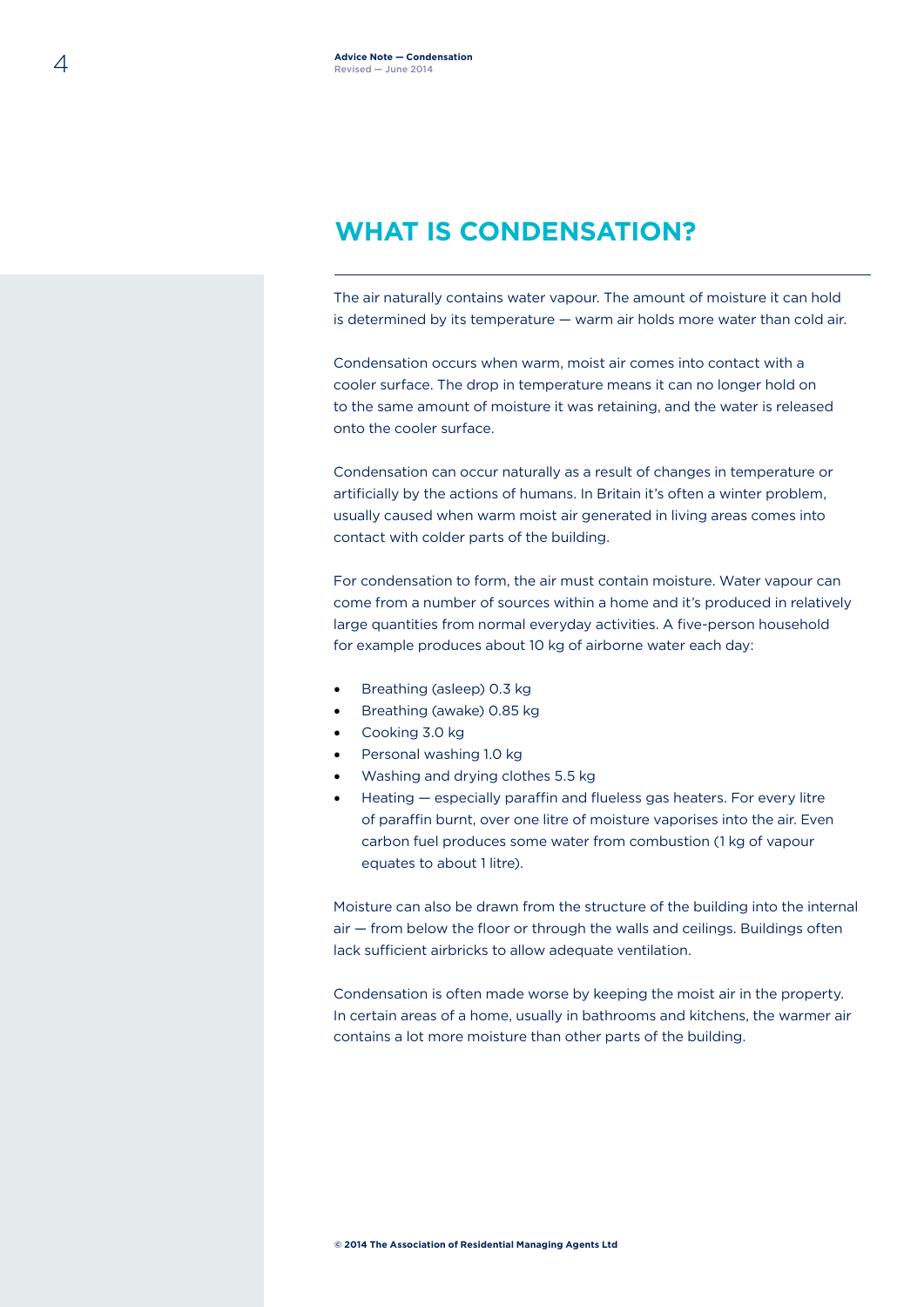### **New homes**

The materials used to build a house (mortar and plaster for example) contain a lot of moisture, which gradually dries out as the home is occupied and heated. But this can take some time, which is why newly built houses are especially prone to condensation. It usually takes 9–18 months for them to dry out completely and owners may need to use more heat during that time.

If you have moved into a new home you should take steps to prevent damage during the drying out process.

### **Mould**

One of the most noticeable effects of condensation, apart from water forming on cooler surfaces, is mould. This often looks like a collection black spots but it will completely cover a surface when conditions are right.

For mould to grow, there needs to be enough clean water available and relatively humid conditions for extended periods of time.

Mould can be removed by washing the surface with a bleach type solution. Special paints can also be applied to help prevent its growth. But the only permanent solution to mould is to reduce the amount of condensation in a property.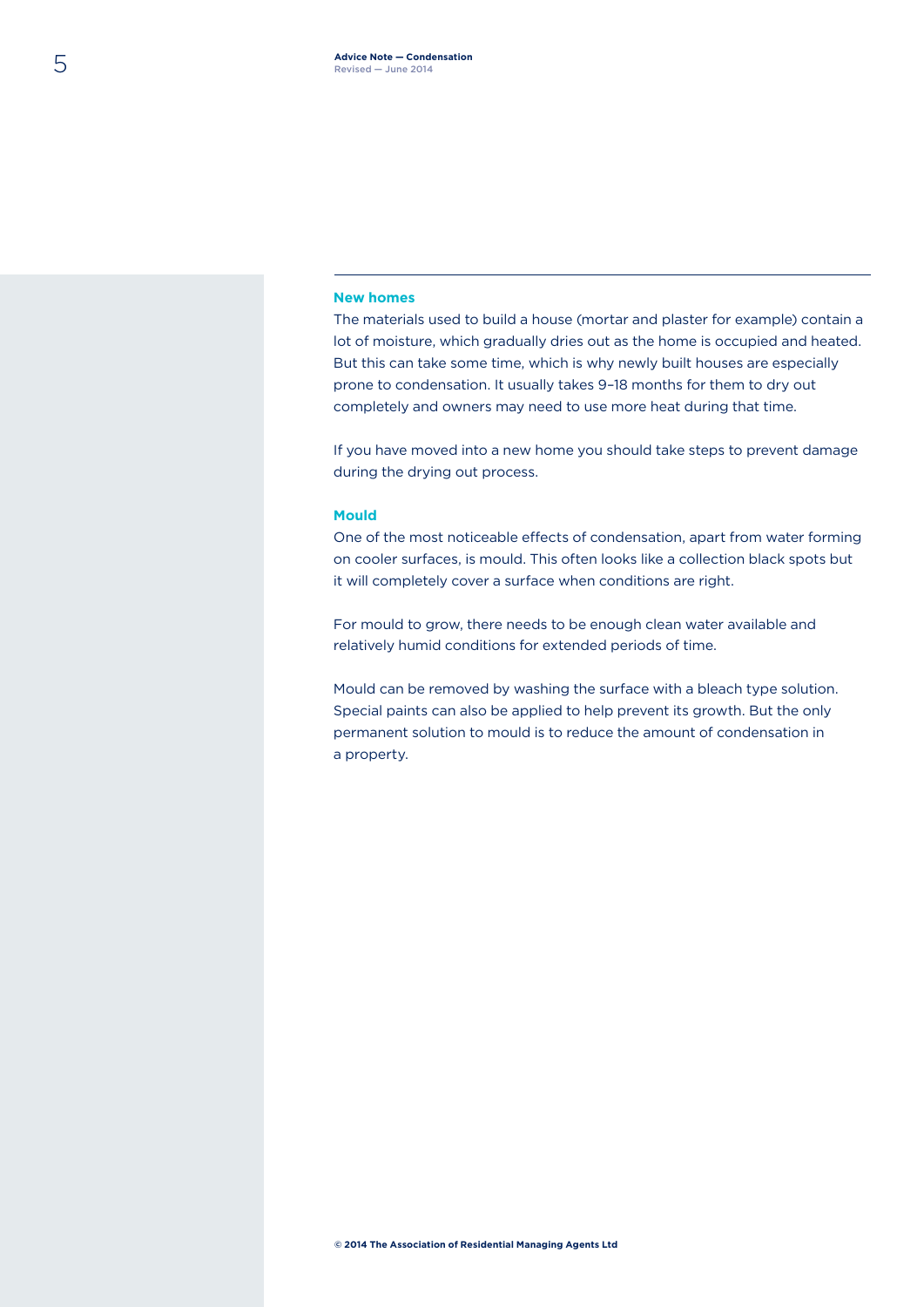# **WAYS TO CONTROL CONDENSATION**

There are three primary ways to control condensation in your home:

- 1. **Increase ventilation** to remove moist air from the building so it doesn't come into contact with colder surfaces
- 2. **Increase insulation** to prevent cold surfaces from dropping below the 'dew point' (the temperature at which water vapour in the air condenses into liquid water)
- 3. **Maintain consistent heating** to prevent the structure of the building becoming cold

### **Practical things you can do**

Here are some simple steps you can take to help stop condensation forming in your flat:

- Leave some background heat on throughout the day when the weather's cold. Most homes take a long time to warm up and it may cost you more to try and heat your flat quickly in one go in the evening.
- After taking a bath or shower try to ventilate the room to the outside, not to the rest of the property. Simply opening a window or turning on the extractor fan and closing the door will help.
- Dry your washing outside if you can. If that's not possible, dry it in a cool area of your house or flat. This might take longer but less moisture can be held in colder air so with good ventilation, the risk of condensation will be lower. If people come in with wet coats, hang them outside the living area to dry.
- Try to increase ventilation in rooms that produce a lot of moisture like kitchens and bathrooms. Extractor fans can be installed that operate automatically when moisture in the air hits a certain amount. Heat exchangers, although more expensive, remove moist air and reuse the thermal energy within it. Trickle vents can also be added to doubleglazed windows.
- Consider using a dehumidifier they can remove a surprising amount of water from the air.

**© 2014 The Association of Residential Managing Agents Ltd**

AFTER TAKING A BATH OR SHOWER TRY TO VENTILATE THE ROOM TO THE OUTSIDE, NOT TO THE REST OF THE PROPERTY. SIMPLY OPENING A WINDOW OR TURNING ON THE EXTRACTOR FAN AND CLOSING THE DOOR WILL HELP.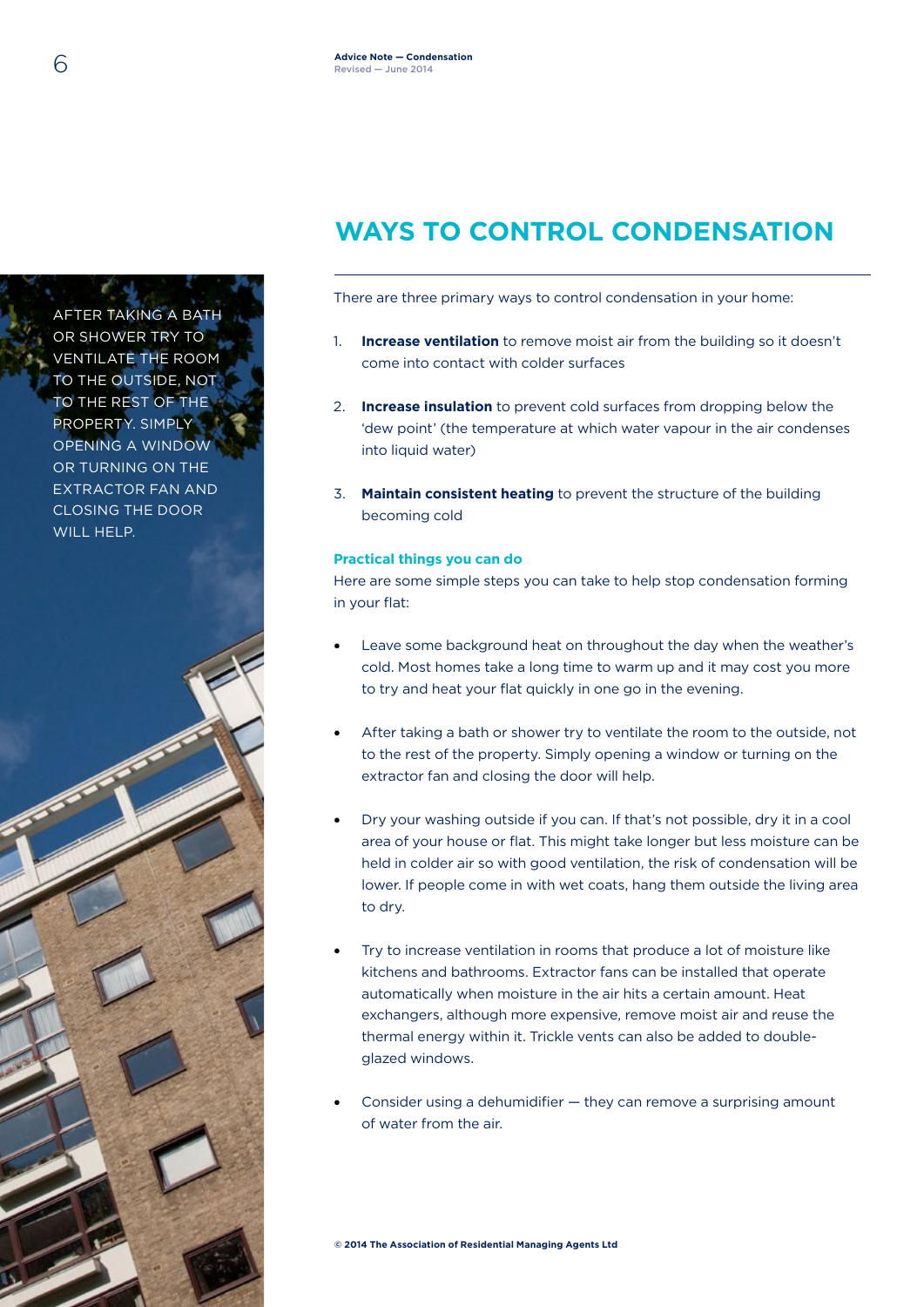- Try not to overfill your cupboards and wardrobes. Always make sure that air can circulate freely by fitting ventilators in doors and leaving a space at the back of the shelves.
- Don't use paraffin or LPG heaters. They're probably not allowed in flats anyway.

### **And if it still doesn't go away…**

If you've tried all of the above but still losing your battle with condensation, you could consider taking more drastic action:

- Installing simple secondary glazing to your windows can help. This consists of little more than a sheet of glass (or plastic) screwed to the window frame with a seal in between, and it's relatively cheap. But you shouldn't fix it to all opening windows, as some ventilation is essential. DIY kits are available which allow the secondary glazing to be temporarily removed or opened to allow the original window to be opened for ventilation.
- A more expensive option would be to install full double-glazed windows. This is very effective against condensation.
- Some decorative materials like ceramic tiles and mirrors always have cold surfaces and are well known for allowing condensation to form. There's not much you can do about this other than keeping the room evenly heated throughout the day or improving ventilation.
- Some wall surfaces can also be a problem. Where a wall has been papered many times over it can act like blotting paper making condensation worse. Ideally, all the layers should be stripped and the wall re-papered. You can also improve things by lining the walls with thin expanded polystyrene (normally available from a wallpaper supplier) before you hang new wallpaper.
- Painted walls can also have a cold surface. If you don't want to paper your walls, consider lining them with wooden paneling or another material such as cork tiles.
- Ceilings under the roof will suffer from condensation unless they're insulted. False ceilings can also be installed. Financial grants may be available from your local authority for such work, so you should check up on that. Additional insulation will not only reduce condensation, but also reduce energy loss and so save money in the long run.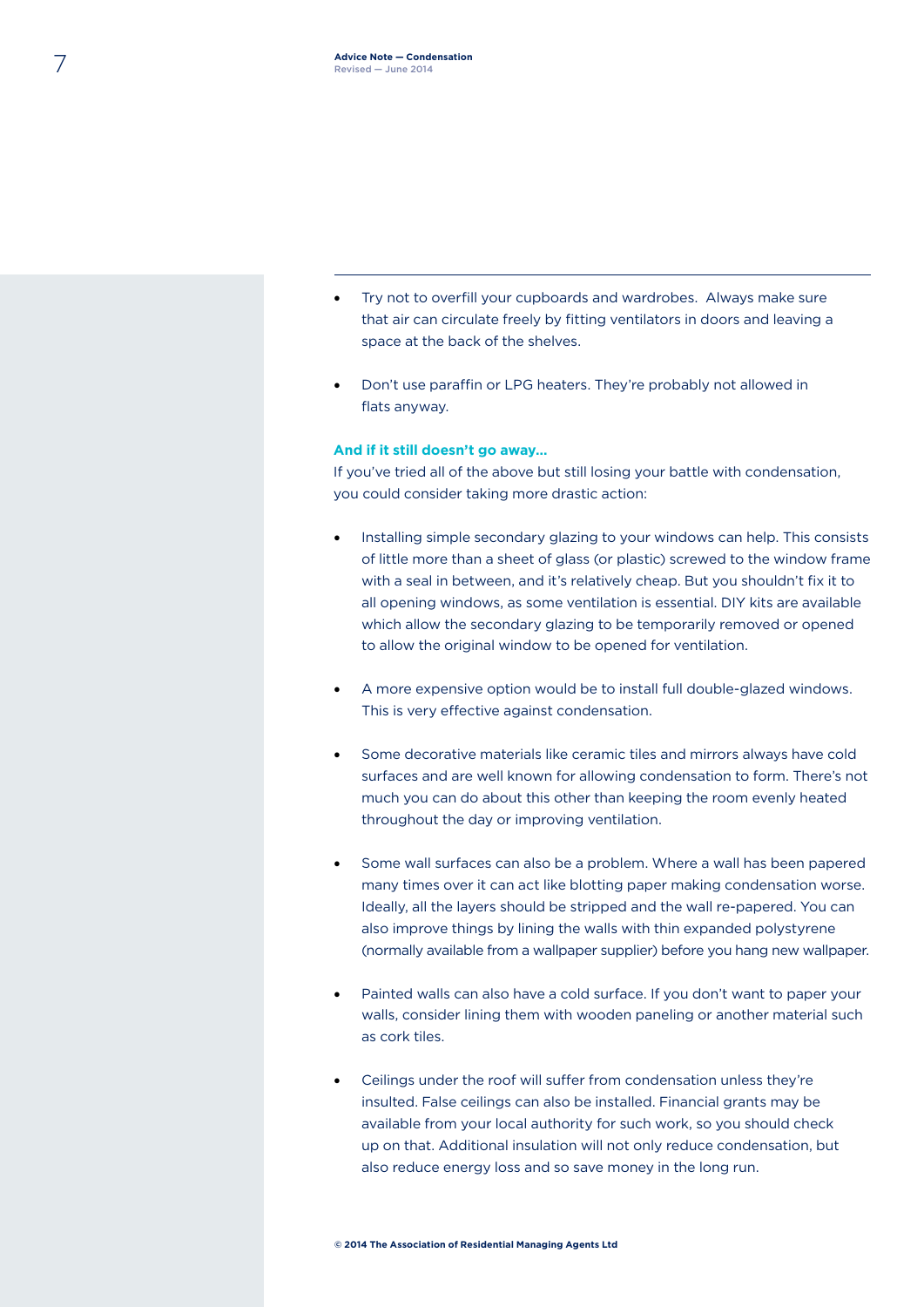- Where ceilings have a high gloss finish, consider covering them with expanded polystyrene, cork or fibre tiles; alternatively wooden paneling can be installed.
- Solid floors are often cold because of their large thermal mass so they take longer to warm up. Even vinyl floor tiles tend to be cold. However there are warm flooring alternatives available such as cork or cushion tiles.

**Remember:** You may need permission from your managing agent, freeholder, or in some cases your local council (e.g. if the building is listed) to carry out some of the improvements described above. Check with your managing agent first.

### **Final word**

It's unlikely that any British home can ever be 100% condensation free. But by keeping your property well maintained and being aware of how your lifestyle can cause condensation, you should be able to live without it putting dampener on things.